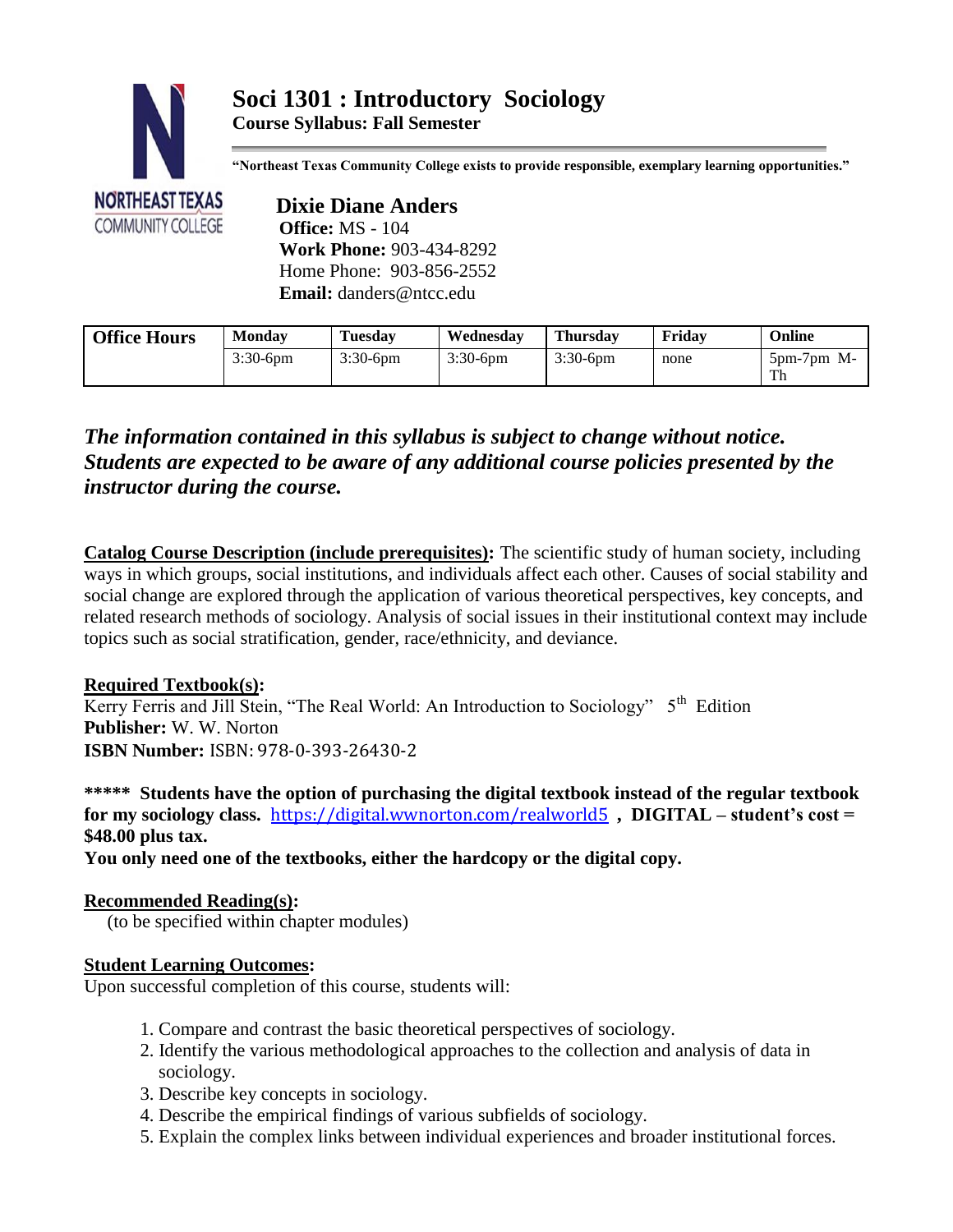# **SCANS Skills:**

#### $N/A$

#### **TENTATIVE ASSIGNMENT CALENDAR**

- **\*\* WEEKS IN THIS COURSE RUN FROM MONDAY to SUNDAY.**
- **\*\*** *MOST* **assignments are DUE by 11:59 PM Sunday Night of the corresponding week.**

#### **\*\*\*** *EXAMS* **ARE ONLY AVAILABLE DURING A SHORT WINDOW of TIME!!!!!**

**WEEK 1** 08/27 – 09/02: Discussion #1 INTRODUCTIONS!!!!! *and* Chapter 1 Assignments & Quizzes **WEEK 2** 09/03 – 09/09: Chapter 2 Assignments & Quizzes **WEEK 3** 09/10 – 09/16: Chapter 3 Assignments & Quizzes **WEEK 4** 09/17 – 09/23: Chapter 4 Assignments & Quizzes **WEEK 5** 09/24 – 09/30: Chapter 5 Assignments & Quizzes; Discussion #2 to be done with Ch. 5 **WEEK 6** 10/01 – 10/07: **EXAM #1** *and* Chapter 6 Assignments & Quizzes **WEEK 7** 10/08 – 10/14: Chapter 7 Assignments & Quizzes **WEEK 8** 10/15 – 10/21: Chapter 8 *and* Chapter 9 Assignments & Quizzes **WEEK 9** 10/22 – 10/28: Chapter 10 Assignments & Quizzes **WEEK 10** 10/29 – 11/04: Chapter 11 Assignments & Quizzes; Discussion #3 to be done with Ch. 11 *Journal Article Analysis Assigned!!* **WEEK 11** 11/05 – 11/11: **EXAM #2** *and* Chapter 12 Assignments & Quizzes **WEEK 12** 11/12 – 11/18: Chapter 13 Assignments & Quizzes **WEEK 13** 11/19 – 11/25: Chapter 14 Assignments & Quizzes *Journal Article Analysis DUE!!!*

# **\*\*\*\*\* HAPPY THANKSGIVING!!!!! \*\*\*\*\***

**WEEK 14** 11/26 – 12/02: Chapter 15 Assignments & Quizzes; Discussion #4 to be done with Ch. 15 **WEEK 15** 12/03 – 12/09: Chapter 16 Assignments & Quizzes **WEEK 16** 12/10 – 12/13: **EXAM #3** (NOT comprehensive); **SLO Assessment** (COMPREHENSIVE)

#### **Evaluation/Grading Policy:**

Methods of Evaluation:

Exams/Journal Article Analysis = **60%** of your grade Daily/Discussions/Quizzes  $= 40\%$  of your grade

#### **Tests/Exams:**

 There will be three (3) exams this semester. **You may take your exams from home as long as you are able to download the Respondus Lockdown Browser to your computer.** If you are *un*able to download Respondus you will need to take your exams at an approved-proctored location. Exams consist of multiple choice, true/false, and matching questions. Questions are derived from your class notes assignments and chapter lectures.

#### **Chapter Study Plan/Assignments:**

**Follow this Study Plan as you work your way through the online materials:**

#### READINGS AND LECTURES:

In the first section of this chapter you will find your readings and lessons. Be sure to read your text and the chapter information.

1.Review the About this chapter.

◦Read the assigned chapter in your textbook or eBook. Then you might want to reread the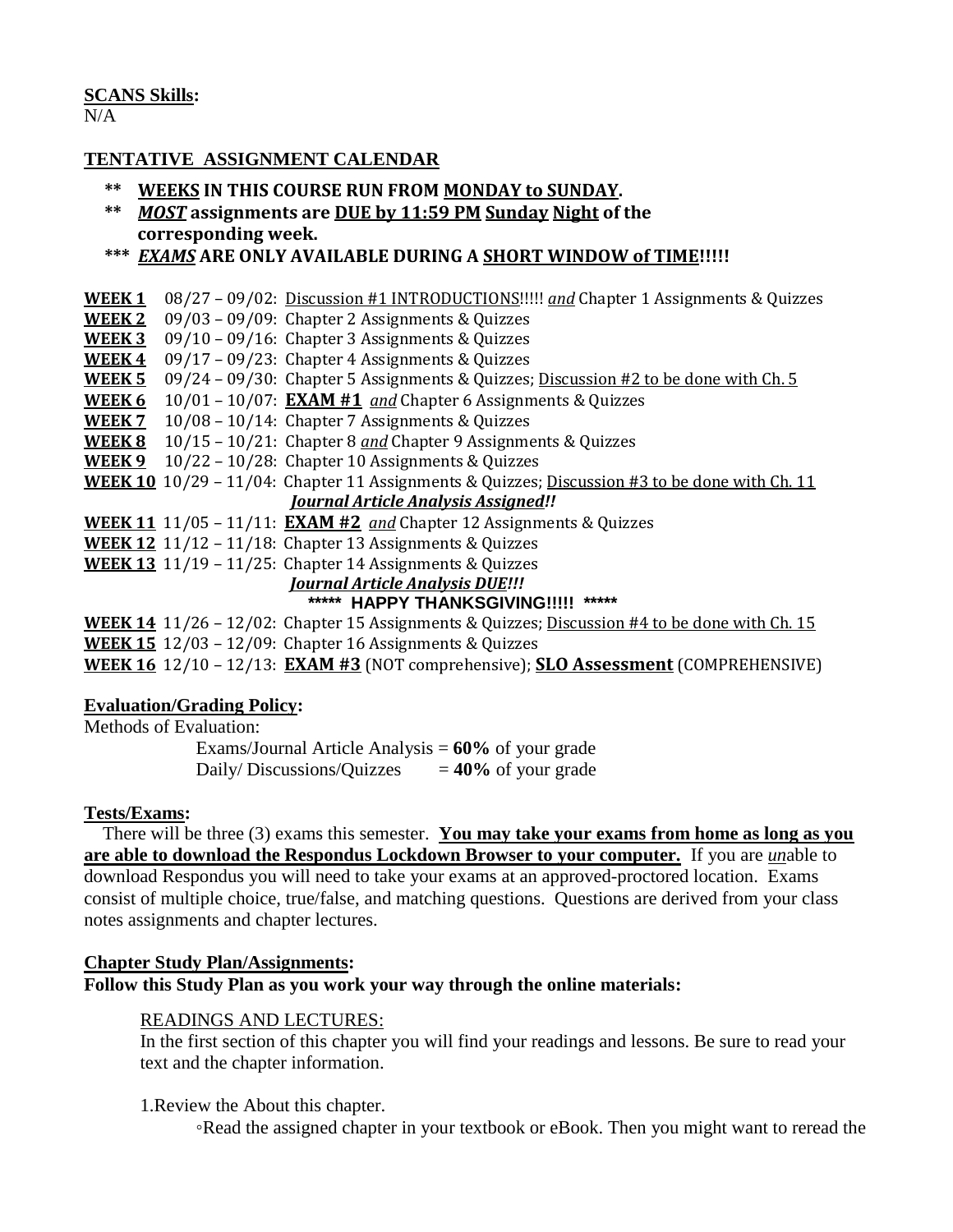Chapter Outlines as a review of the important concepts you should have grasped. ◦Listen to the Audio Chapter Overview.

◦Review the Chapter Outline.

◦View the Power Point slides

2.Review the Chapter Learning Objectives. These help answer the question: "What will you learn from this chapter?" Keep these broad objectives in mind as you read.

#### PRACTICE AND REVIEW:

Interactive activities for study and practice.

3.Complete the Activities. (select chapters only)

4.Flashcards help you review key terms in each chapter.

5.Sociology in Practice DVD Exercises feature clips from documentary films that explore sociological concepts from various perspectives.

6.Complete the Infographic Analyzing The Data Exercises.

#### GRADED WORK:

There are 16 chapter quizzes, 8 Census Survey Data Quizzes, 4 Discussion Assignments, 1 Journal Article Analysis Paper, and 1 SLO Assessment.

#### ASSIGNMENTS:

The materials in this section are interactive quizzes that will report to the gradebook. Please complete each exercise and review your outcomes in the gradebook.

9.Complete the multiple-choice Chapter Quizzes for each chapter will help you identify which parts of the text you need to review more and will give you instant feedback on right and wrong answers.

10.Complete the Chapter Activity Quizzes.

11.Complete the Vocabulary Matching Exercises.

12.Complete the Drag And Drop Exercises.

13.Complete the Exploring Census & Community Survey Data Exercises.

14. Complete the Census & Community Survey Data Quizzes.!!!

#### **Other Course Requirements:**

Participation:

 It is expected that students will participate in the class each week by contributing to the threaded discussion questions, completing assignments in a timely fashion, and asking questions of your classmates and the facilitator. Participation will be monitored. Please be respectful of your classmates in these discussions. Derogatory comments, inflammatory remarks, and violent references will not be tolerated.

#### **Student Responsibilities/Expectations:**

Students will be expected to follow all NTCC policies and rules as outlined in the NTCC Student Handbook.

#### **NTCC Academic Honesty Statement:**

"Students are expected to complete course work in an honest manner, using their intellects and resources designated as allowable by the course instructor. Students are responsible for addressing questions